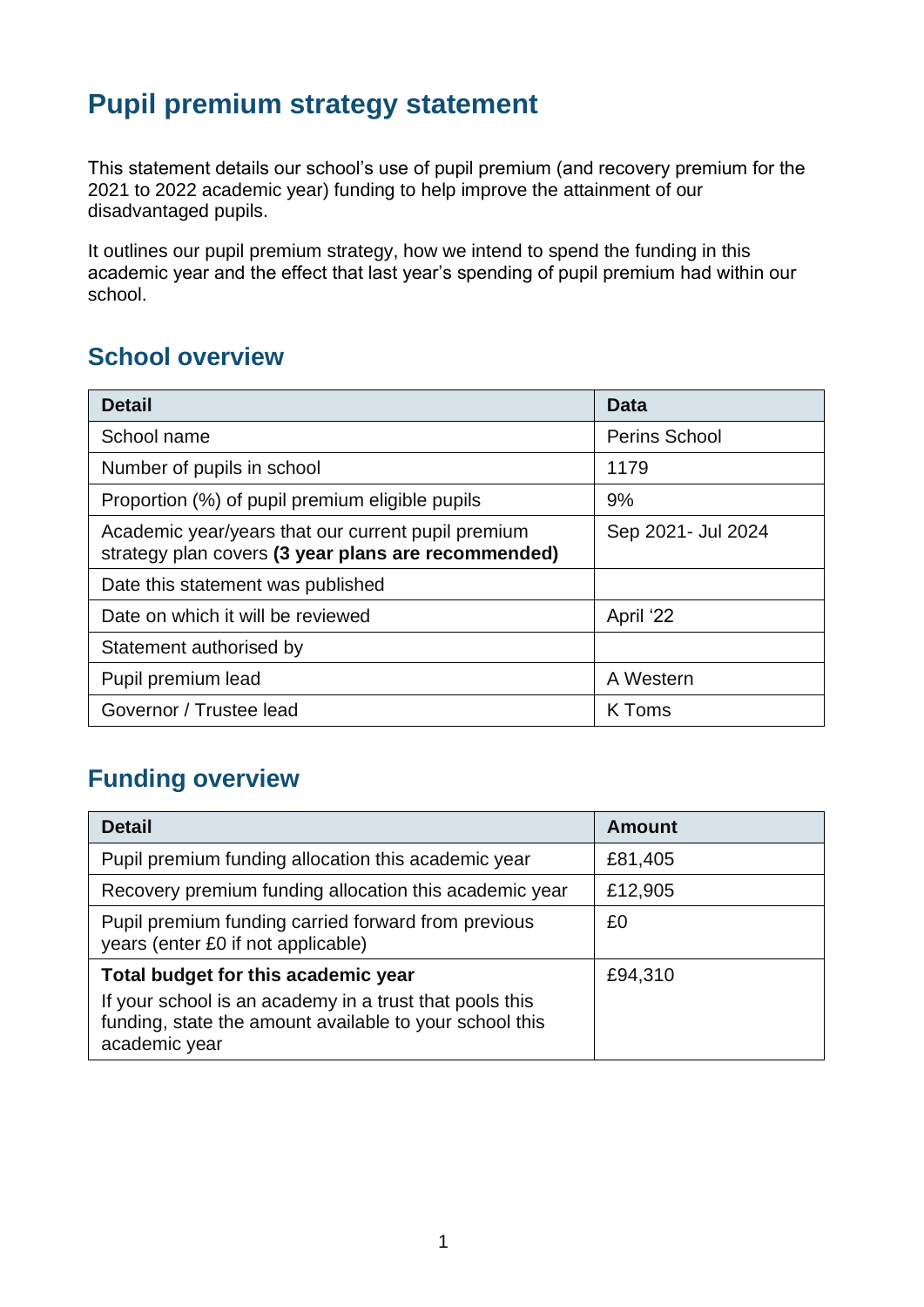# **Part A: Pupil premium strategy plan**

### **Statement of intent**

As an inclusive academy, our intention is to provide an inspirational and inclusive teaching and learning environment with outstanding teaching and learning. Our ultimate goal is that no child is left behind socially, or academically because of disadvantage. We strive to remove the soft bigotry of low expectations, raise lifelong aspirations and focus on removing barriers to learning and achieving excellence. Our Pupil Premium Plan aims to address the main barriers our children face and through rigorous tracking, careful planning and targeted support and intervention, provide all children the access and opportunities to enjoy academic success.

# **Challenges**

This details the key challenges to achievement that we have identified among our disadvantaged pupils.

| <b>Challenge</b><br>number | <b>Detail of challenge</b>                                                                                                                                        |
|----------------------------|-------------------------------------------------------------------------------------------------------------------------------------------------------------------|
|                            | Staff awareness of PP learners and strategies for success                                                                                                         |
| $\mathcal{P}$              | Poor levels of literacy and numeracy on entry to Perins                                                                                                           |
| 3                          | Limited parental engagement in school and learning resulting in reduced<br>homework completion, a lack of readiness for school and, for some,<br>reduced ambition |
|                            | Overall Progress of PP pupils is lower than Non PP at KS4.                                                                                                        |
| 5                          | High levels of Social, Emotional, and Mental Health problems.                                                                                                     |

### **Intended outcomes**

This explains the outcomes we are aiming for **by the end of our current strategy plan**, and how we will measure whether they have been achieved.

| <b>Intended outcome</b>                                                                                                          | <b>Success criteria</b>                                                                                                                                                            |
|----------------------------------------------------------------------------------------------------------------------------------|------------------------------------------------------------------------------------------------------------------------------------------------------------------------------------|
| Improved attainment among<br>disadvantaged pupils across the<br>curriculum at the end of KS4, with a focus<br>on EBacc subjects. | By the end of our current plan in<br>2024/25, 60% or more of disadvantaged<br>pupils enter the English Baccalaureate<br>(EBacc). In the last 2 years this figure<br>was 21% & 17%. |
|                                                                                                                                  | 2024/25 KS4 outcomes demonstrate that<br>disadvantaged pupils achieve:                                                                                                             |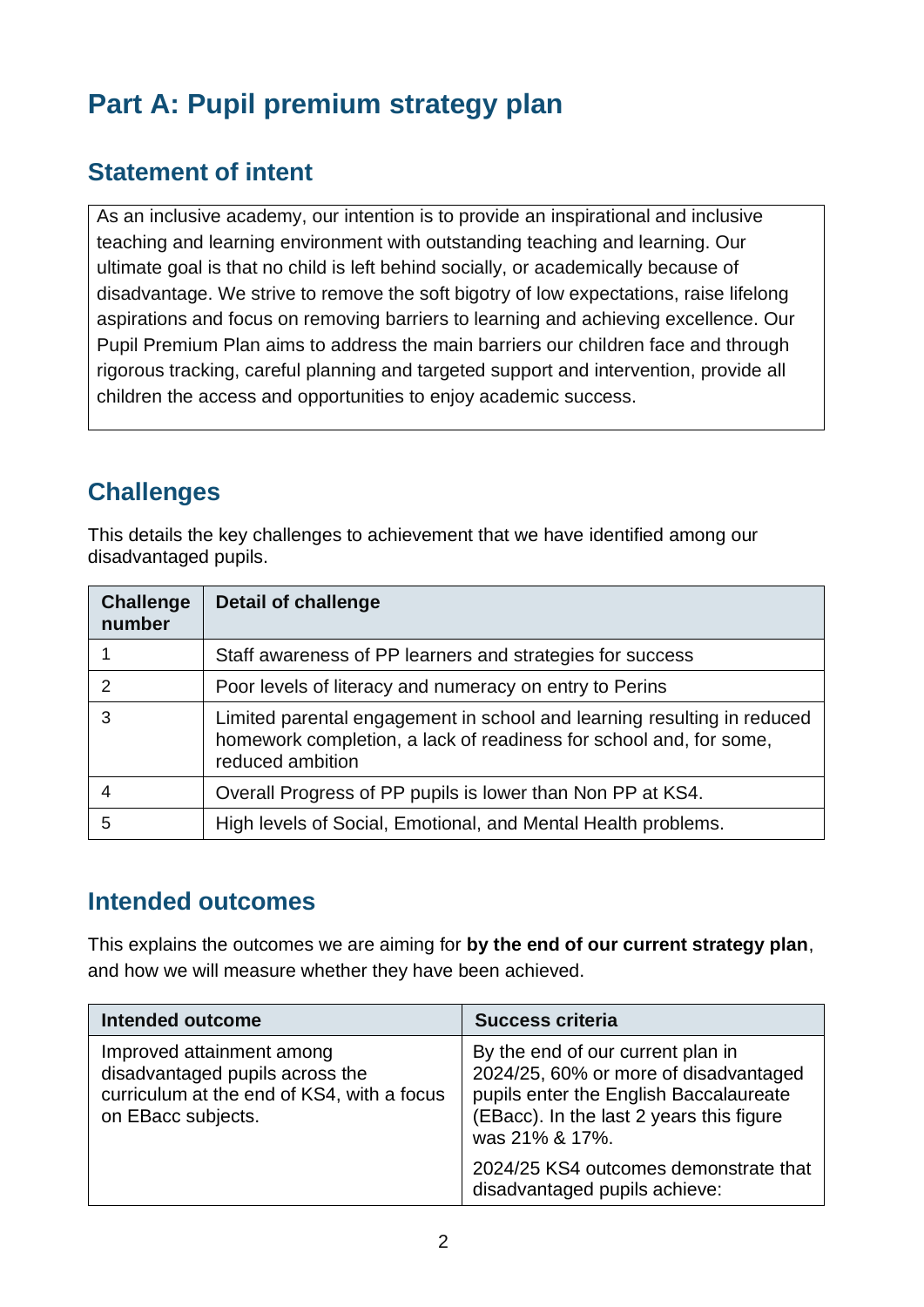|                                                                                                         | an average progress 8 score that is 0<br>or better.<br>70% to pass E&M at 4 or above                                                                                                                                                                                                                                                                                                                                                                        |
|---------------------------------------------------------------------------------------------------------|-------------------------------------------------------------------------------------------------------------------------------------------------------------------------------------------------------------------------------------------------------------------------------------------------------------------------------------------------------------------------------------------------------------------------------------------------------------|
| Improved reading comprehension among<br>disadvantaged pupils across KS3.                                | Reading comprehension tests<br>demonstrate improved comprehension<br>skills among disadvantaged pupils and a<br>smaller disparity between the scores of<br>disadvantaged pupils and their non-<br>disadvantaged peers. Teachers should<br>also have recognised this improvement<br>through engagement in lessons, learning<br>checks and all other assessment<br>opportunities<br>Students to have a reading age more in<br>line with their biological age. |
| Improved Maths progress and attainment<br>among disadvantaged pupils across KS3                         |                                                                                                                                                                                                                                                                                                                                                                                                                                                             |
| To achieve and sustain improved<br>wellbeing for all pupils, including those<br>who are disadvantaged.  | Sustained high levels of wellbeing from<br>2024/25 demonstrated by:<br>qualitative data from student voice,<br>student and parent surveys and<br>teacher observations.                                                                                                                                                                                                                                                                                      |
|                                                                                                         | a significant increase in participation in<br>enrichment activities, particularly among<br>disadvantaged pupils.                                                                                                                                                                                                                                                                                                                                            |
| To achieve and sustain improved<br>attendance for all pupils, particularly our<br>disadvantaged pupils. | Sustained high attendance from 2024/25<br>demonstrated by:                                                                                                                                                                                                                                                                                                                                                                                                  |
|                                                                                                         | the overall absence rate for all pupils<br>being no more than 5%, and the at-<br>tendance gap between disadvan-<br>taged pupils and their non-disadvan-<br>taged peers being reduced to negligi-<br>ble                                                                                                                                                                                                                                                     |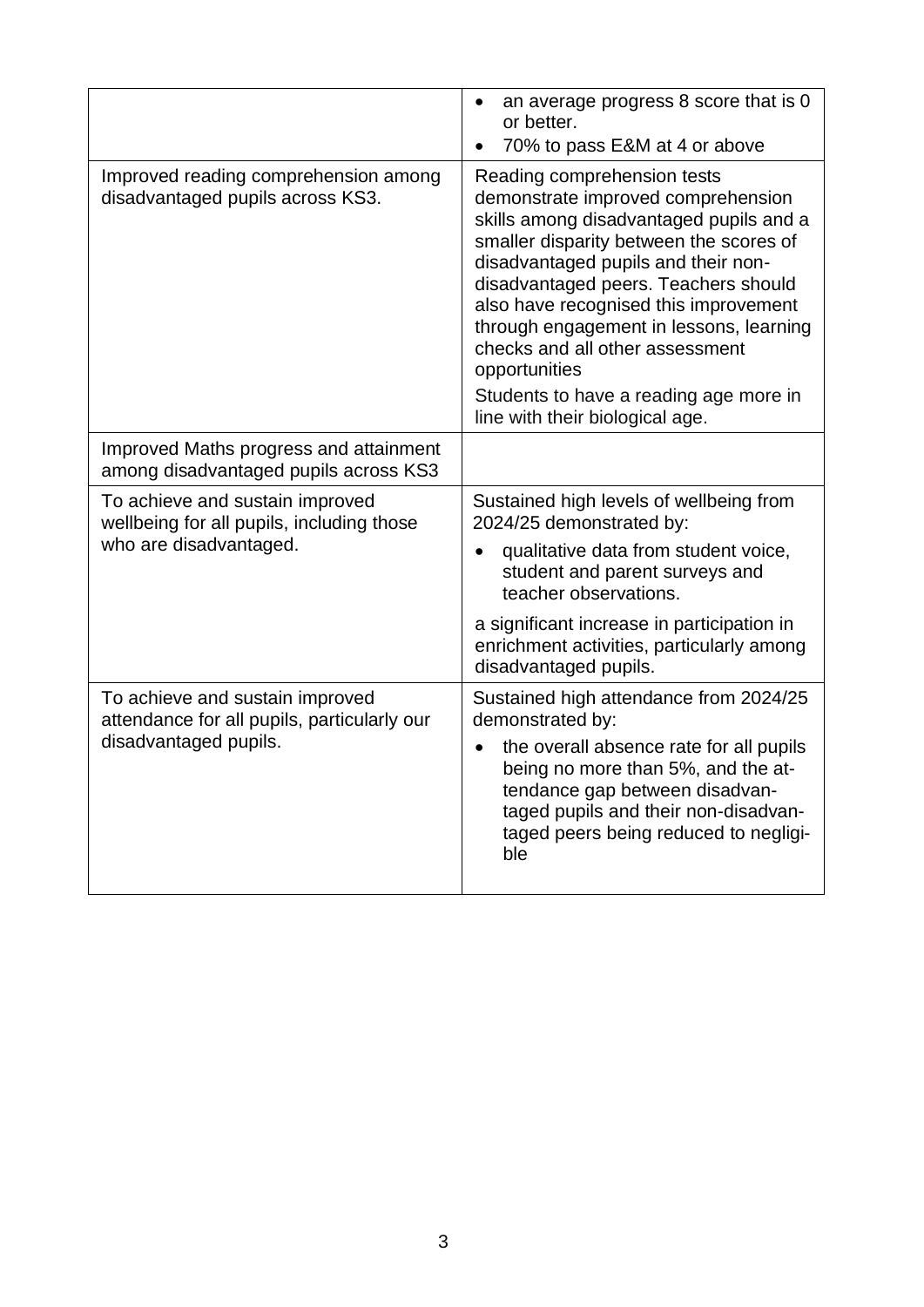# **Activity in this academic year**

This details how we intend to spend our pupil premium (and recovery premium funding) **this academic year** to address the challenges listed above.

#### **Teaching (for example, CPD, recruitment and retention)**

Budgeted cost: £ *24,500*

| <b>Activity</b>                                                                                                                                                                                                                                                                  | <b>Evidence that supports this</b><br>approach                                                                                                                                                                                                                                                                                          | <b>Challenge</b><br>number(s)<br>addressed |
|----------------------------------------------------------------------------------------------------------------------------------------------------------------------------------------------------------------------------------------------------------------------------------|-----------------------------------------------------------------------------------------------------------------------------------------------------------------------------------------------------------------------------------------------------------------------------------------------------------------------------------------|--------------------------------------------|
| School-wide CPD program<br>over the course of the year to<br>focus on Classroom<br>management strategies and<br>restorative approaches which<br>enhance the relationship<br>between staff and student                                                                            | High quality CPD has been shown to have<br>a high impact on the quality of learning.<br>Relationships within the classroom are<br>evidenced to improve progress of students<br>due to a better school environment                                                                                                                       | 1                                          |
| Aspirations co-ordinator role<br>to be reintroduced to lead on<br>the coordination of different<br>programs, including parental<br>engagement, academic<br>mentoring and progress<br>tracking                                                                                    | https://educationendowmentfoundation.org<br>.uk/public/files/Publications/ParentalEngag<br>ement/EEF_Parental_Engagement_Guida<br>nce_Report.pdf                                                                                                                                                                                        | 3,4                                        |
| Ensuring that aspirations of<br>disadvantaged pupils are high<br>and they are supported within<br>lessons to achieve these<br>goals.                                                                                                                                             | https://educationendowmentfoundation.org<br>.uk/education-evidence/teaching-learning-<br>toolkit/aspiration-interventions                                                                                                                                                                                                               | 1,5                                        |
| Develop and build on a whole<br>school reading strategy and<br>literacy across the curriculum                                                                                                                                                                                    | Acquiring disciplinary literacy is key for<br>students as they learn new, more complex<br>concepts in each subject: <b>Improving</b><br><b>Literacy in Secondary Schools</b><br>Reading comprehension, vocabulary and<br>other literacy skills are heavily linked with<br>attainment in maths and English:<br>word-gap.pdf (oup.com.cn) | $\overline{2}$                             |
| Development of the school<br>independent learning bank on<br>Sharepoint that will<br>incorporate screencasts<br>throughout the curriculum,<br>allowing for independent<br>study, revision, revisiting and<br>off-site learning if students<br>are absent or need to catch<br>up. | Learning how to study independently and<br>review and revise previously learnt content<br>has a high importance<br>https://educationendowmentfoundation.org<br>.uk/news/eef-blog-how-to-foster-<br>independent-study-in-key-stage-3                                                                                                     | 3,4                                        |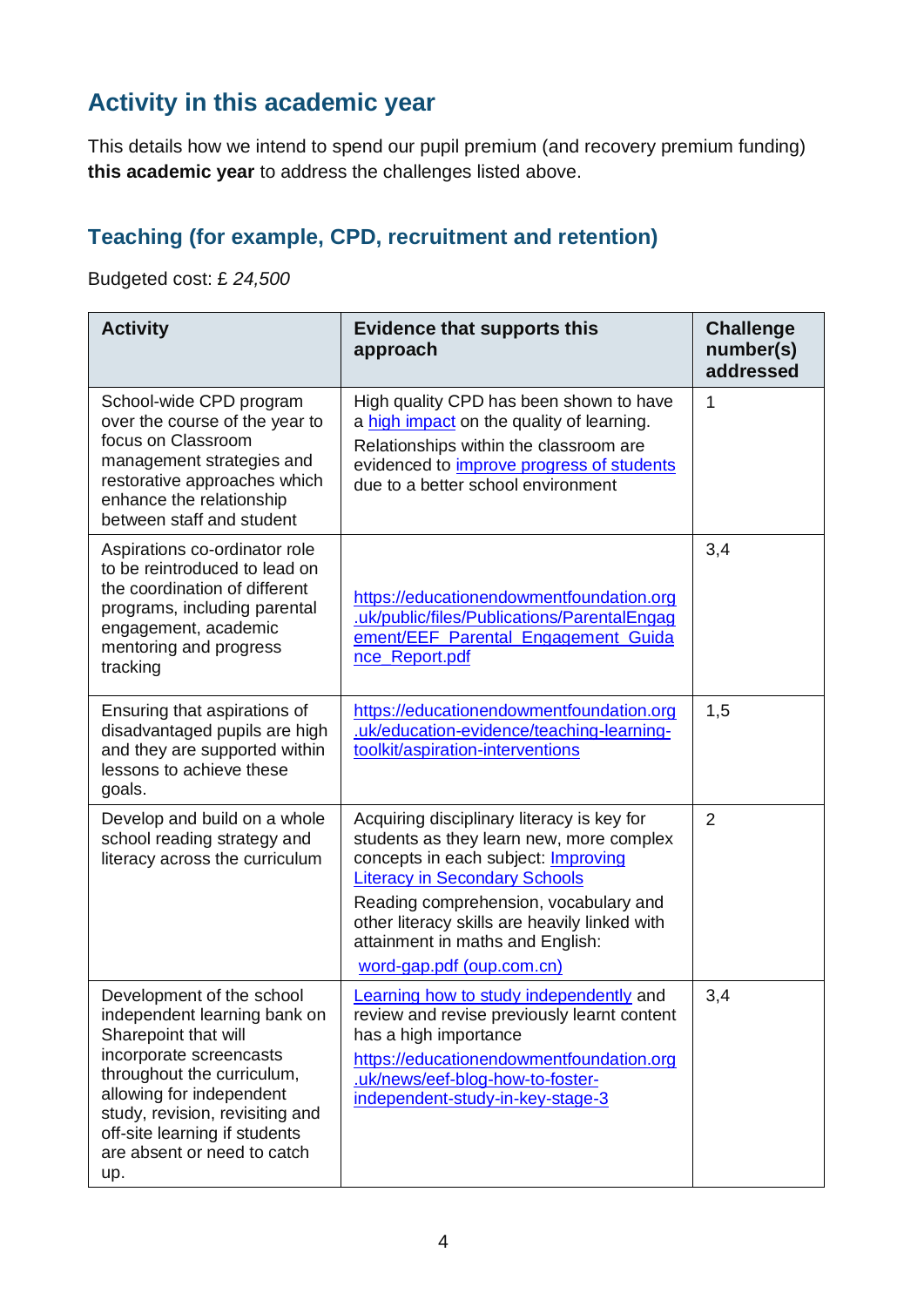#### **Targeted academic support (for example, tutoring, one-to-one support structured interventions)**

Budgeted cost: £ *43,000*

| <b>Activity</b>                                                                                                                                                                                                                                                                                                                                                                                            | Evidence that supports this approach                                                                                                                                                                                                                                                                                                                                                                                                                                                                                                                          | <b>Challenge</b><br>number(s)<br>addressed |
|------------------------------------------------------------------------------------------------------------------------------------------------------------------------------------------------------------------------------------------------------------------------------------------------------------------------------------------------------------------------------------------------------------|---------------------------------------------------------------------------------------------------------------------------------------------------------------------------------------------------------------------------------------------------------------------------------------------------------------------------------------------------------------------------------------------------------------------------------------------------------------------------------------------------------------------------------------------------------------|--------------------------------------------|
| Add or delete rows as<br>needed.                                                                                                                                                                                                                                                                                                                                                                           |                                                                                                                                                                                                                                                                                                                                                                                                                                                                                                                                                               |                                            |
| Engaging with the National<br><b>Tutoring Programme to</b><br>provide a blend of tuition,<br>mentoring and school-led<br>tutoring for pupils whose<br>education has been most<br>impacted by the pandemic. A<br>significant proportion of the<br>pupils who receive tutoring<br>will be disadvantaged,<br>including those who are high<br>attainers.<br>Academic mentoring program<br>to be run internally | Tuition targeted at specific needs and<br>knowledge gaps can be an effective method<br>to support low attaining pupils or those fall-<br>ing behind, both one-to-one:<br>One to one tuition   EEF (educationendow-<br>mentfoundation.org.uk)<br>And in small groups:<br><b>Small group tuition   Toolkit Strand  </b><br><b>Education Endowment Foundation   EEF</b><br>Evidence suggests that these strategies can<br>deliver approximately 5 months additional<br>progress<br>https://educationendowmentfounda-<br>tion.org.uk/education-evidence/teaching- | 2,4<br>1,3,4                               |
|                                                                                                                                                                                                                                                                                                                                                                                                            | learning-toolkit/mentoring                                                                                                                                                                                                                                                                                                                                                                                                                                                                                                                                    |                                            |
| Primary trained teacher on the<br>teaching staff body and<br>delivering interventions to our<br>weakest KS3 students in<br>numeracy and literacy                                                                                                                                                                                                                                                           | https://educationendowmentfounda-<br>tion.org.uk/education-evidence/guidance-re-<br>ports/literacy-ks3-ks4<br>https://educationendowmentfounda-<br>tion.org.uk/projects-and-evaluation/pro-<br>jects/catch-up-numeracy                                                                                                                                                                                                                                                                                                                                        | $\overline{2}$                             |
| Provision Map software to<br>help track and monitor the<br>effectiveness of interventions<br>and report on success over<br>periods of time                                                                                                                                                                                                                                                                 | https://www.teachwire.net/products/10-rea-<br>sons-why-every-senco-needsprovision-<br>map                                                                                                                                                                                                                                                                                                                                                                                                                                                                     | 1,3                                        |

### **Wider strategies (for example, related to attendance, behaviour, wellbeing)**

Budgeted cost: £ *26,810*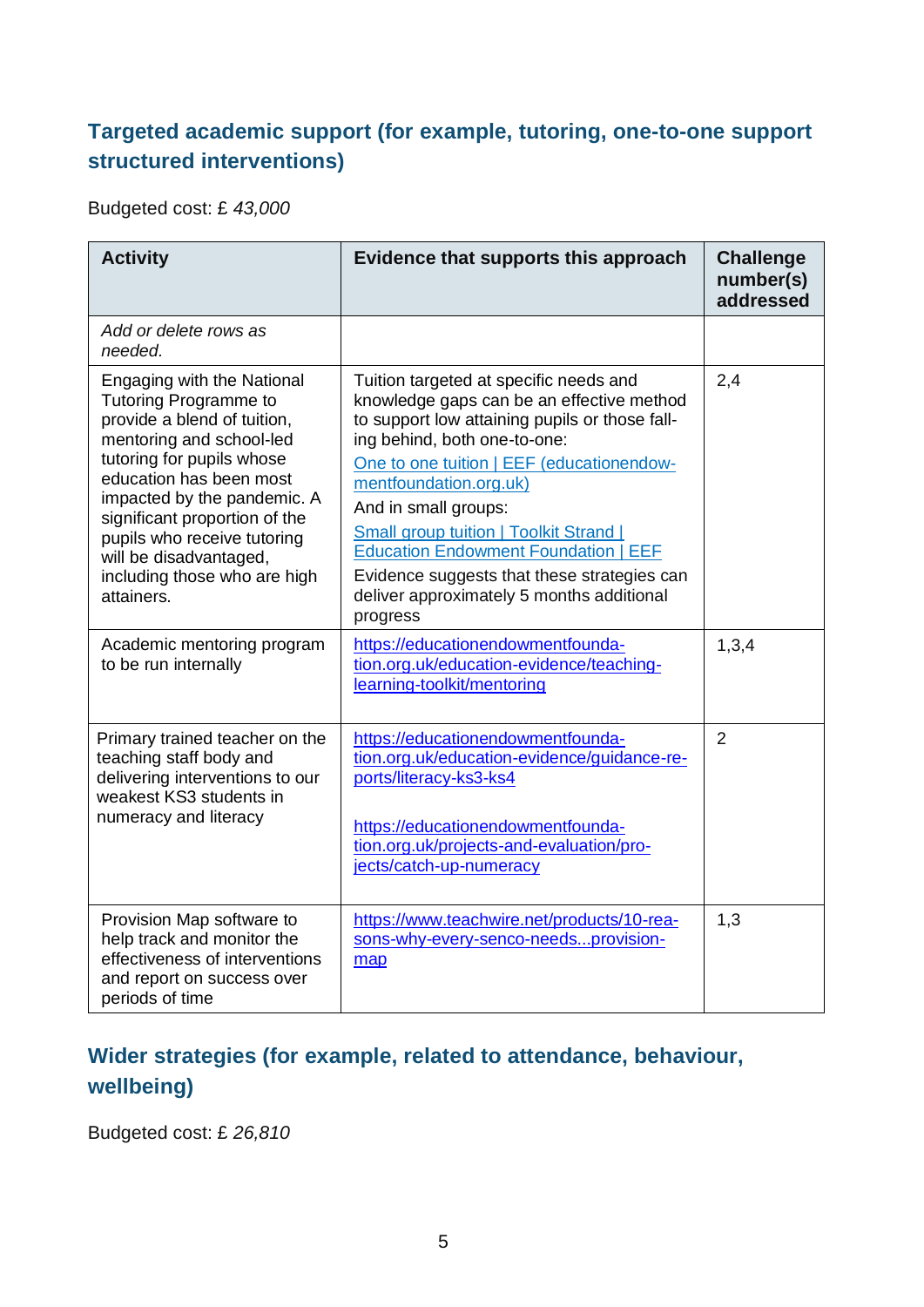| <b>Activity</b>                                                                                                                                                                                                                     | <b>Evidence that supports this</b><br>approach                                                                                                                                                                                        | <b>Challenge</b><br>number(s)<br>addressed |
|-------------------------------------------------------------------------------------------------------------------------------------------------------------------------------------------------------------------------------------|---------------------------------------------------------------------------------------------------------------------------------------------------------------------------------------------------------------------------------------|--------------------------------------------|
| Train a wider staff in mental<br>health first aid qualification                                                                                                                                                                     | <b>Healthy Minds - EEF</b>                                                                                                                                                                                                            | 5                                          |
| Increase specialist<br>counselling provision from<br><b>Winchester Youth</b><br>Counselling.                                                                                                                                        | <b>Healthy Minds - EEF</b>                                                                                                                                                                                                            | 5                                          |
| Inclusion of all students in<br>extra-curricular activities and<br>opportunities, ensuring that<br>no student is left behind<br>because they cannot afford to<br>access clubs and enrichment<br>activities                          | https://www.crimsoneducation.org/uk/blog/<br>extracurriculars/benefits-of-extracurricular-<br>activities/                                                                                                                             | 3,5                                        |
| Books and revision guides<br>provided to students as part<br>of year 11 strategy. To<br>facilitate independent study<br>and engage parental support.<br>EEF suggest +8 months<br>progress for metacognition<br>and self-regulation. | Books and revision guides provided to<br>students as part of year 11 strategy. To<br>facilitate independent study and engage<br>parental support. <b>EEF</b> suggest +8 months<br>progress for metacognition and self-<br>regulation. | 3                                          |
|                                                                                                                                                                                                                                     |                                                                                                                                                                                                                                       |                                            |
|                                                                                                                                                                                                                                     |                                                                                                                                                                                                                                       |                                            |

## **Total budgeted cost: £** *94,310*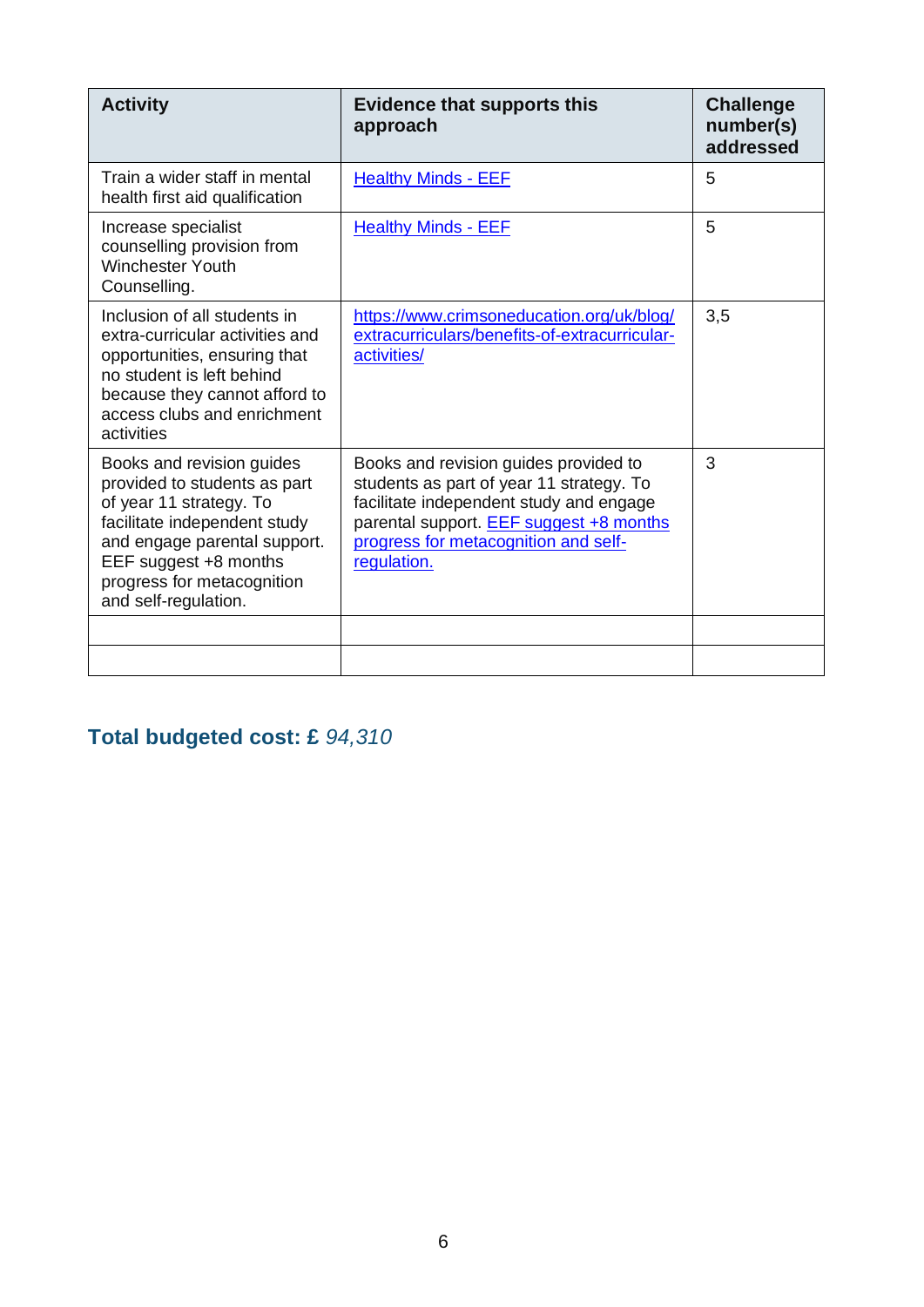# **Part B: Review of outcomes in the previous academic year**

### **Pupil premium strategy outcomes**

This details the impact that our pupil premium activity had on pupils in the 2020 to 2021 academic year.

Our internal assessments (Teacher Assessed Grades) during 2020/21 indicated that disadvantaged students' academic outcomes were slightly above outcomes by similar measures in 2019/20. They were also significantly above outcomes for our last exam cohort (2018-19) though true comparisons will not be made until we have a cohort that is able to complete the GCSE exam series. Progress in non-exam year groups indicates that we are on target for a closing of the gap (based on last exam series) though the outcomes we aimed to achieve via our previous strategy were not fully realised, primarily due the impact of Covid-19 and its impact on attendance, continuity of learning and health and wellbeing.

Throughout the last academic year, we maintained a high-quality curriculum, for all students working from home, whereby a fully resourced timetable of lesson activities and live lessons were delivered via Microsoft Teams and screencasts. All remote learning was differentiated, and knowledge was checked and supported with formative and summative assessments.

The face-to-face teaching of all subject areas was significantly disrupted by high levels of isolation across all year groups. This had a negative impact on students' confidence and development of subject schema, and it also meant that opportunities for skill and knowledge refinement were limited. For periods of time, many students were not able to access face to face high quality teaching, feedback and targeted interventions, as planned in the previous strategy. In the last academic year, a portion of our pupil premium funding was allocated to supporting students with their behaviour and their mental health, as our assessments and observations suggested that, for many students, being out of school was detrimental to their wellbeing. As evidenced across the country, the impact of all of these challenges was greatest on our disadvantaged students.